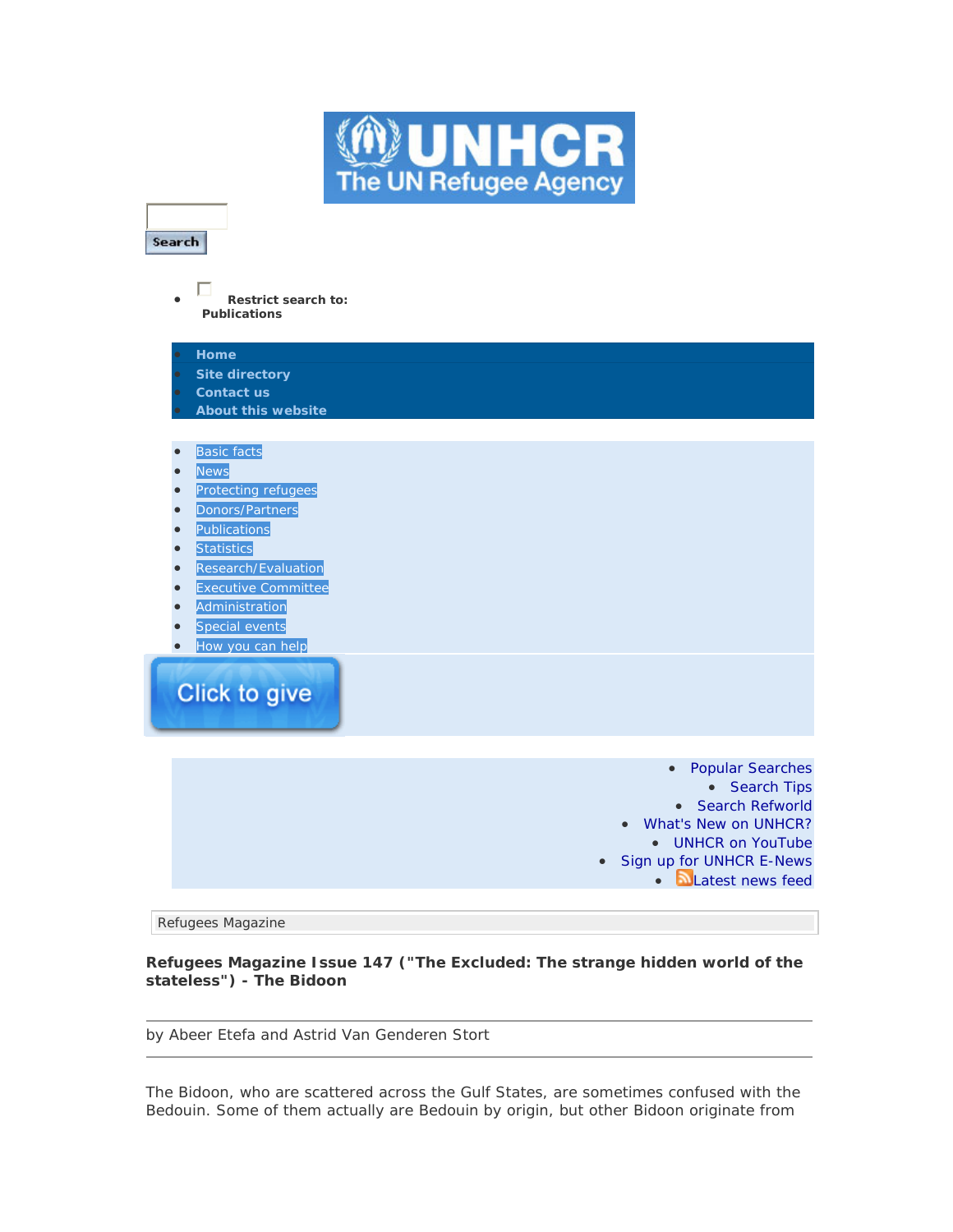Iran, Iraq, Syria, Saudi Arabia and other Gulf States and even from Zanzibar. In fact, their name which means "Without" in Arabic is a direct reference to their statelessness. They are the people left without a nationality when Kuwait became independent in 1961, followed by Bahrain and Qatar and the formation of the United Arab Emirates (UAE) in 1971.

"This was a major trade route and many merchants were moving back and forth," explains a UAE expert on the Bidoon."Some settled down and others were moving constantly. At that time there were no borders, no passport control and no system of registering and recording births. It was a tribal system."

No one knows for sure how many people became Bidoon when the various Gulf States set up their registration systems and established their country records. In the UAE, estimates range from 15,000 upwards. In Kuwait, the official number is 91,000, and there are very rough estimates of up to 70,000 stateless people in Saudi Arabia, but no official figures.

During the early years, life for the Bidoon was generally not too difficult. However, the huge number of migrant workers required to service the rapidly expanding economies of the oil-rich Gulf States, meant that the indigenous populations were soon very much in the minority and as a result the issue of citizenship became extremely sensitive.

Matters were complicated further especially in Kuwait by the Iran-Iraq war and Saddam Hussein's 1991 invasion of Kuwait. The loyalties of the Bidoon were called into question. Some, indeed, ended up in Iraq after the war, and remain stateless there. The difficult situation of the Bidoon in Kuwait is the subject of continuous debate. Kuwait's government and parliament have both expressed their desire to find solutions, and efforts continue in that direction.

Although the issue remains sensitive, one state after another has started to take measures to at least alleviate the problem, if not yet to solve it fully. The pioneer was Bahrain: in 2001, the government there naturalized 2,090 Bidoon, who were of Iranian origin but no longer had any links with Iran.

Then in October 2006, the UAE issued directives aimed at finding solutions for the Bidoon. The Supreme Federal Council, which is comprised of the rulers of the seven Emirates that make up the UAE, gave the green light for the naturalization of the first group of 1,294 people. A total of around 10,000 Bidoon should benefit by the time the process is completed.

Abou Ali is 44 years old, and is employed by the UAE government. Despite being one of the better-off Bidoon in the Gulf, he was still thrilled to be among the first group who received their citizenship in January."The day I was called in for naturalization by the authorities is a day I will never forget," he said, during a recent interview in a Sharjah cafe, "After many years of living here, and at times feeling lost, my ship has finally arrived to a port. This country is my past, present and future, and the future of my four children."

Source: *Refugees* Magazine Issue 147: "The Excluded: The strange hidden world of the stateless"

(September 2007). Download the complete issue in pdf format: low-resolution (1.8 Mb) **here** or high-resolution (6.8 Mb) **here**.